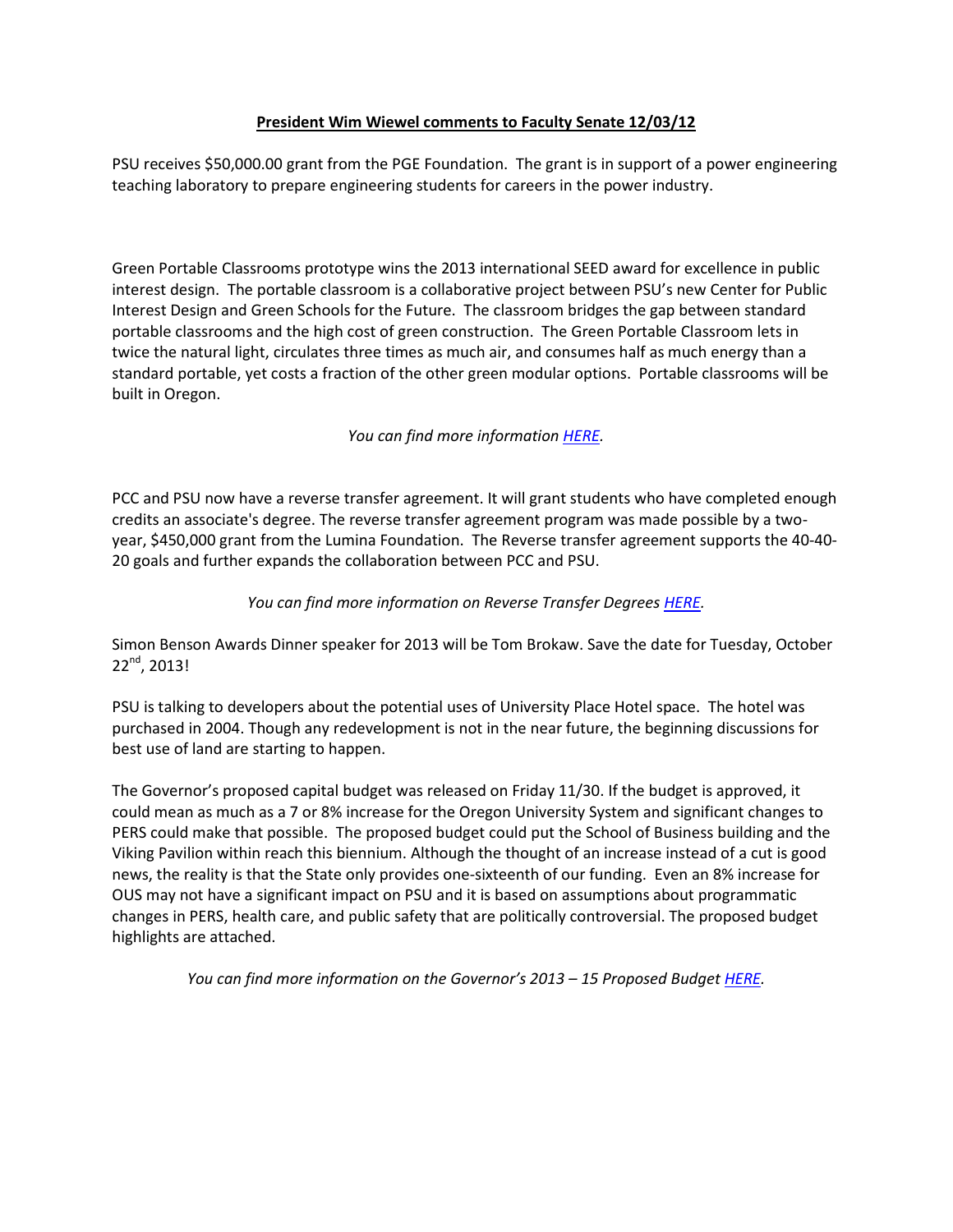

# **Preliminary Budget Summary for the Oregon University System**

Oregon University System

**Governor's Balanced Budget for 2013-2015** (all amounts rounded up; Sources: GBB and DAS)

*December 3, 2012*

# **Summary of Funding**

- State General Funds for the Oregon University System (OUS) are \$708.6 million for 2013-2015; and including \$28.5 million in Lottery Funding to cover debt service, total funding is \$737.1 million, an increase of \$45.9 million or 6.6% over 2011-2013.
- Debt service on university facilities used for student instruction and education delivery is a combination of State General Funds and Lottery Funds and totals \$121.2 million for2013-2015, up 19.8% from the \$101.2 million in 2011-2013.
- Savings to OUS from proposed PERS benefit calculations changes are estimated at nearly \$52 million and accrue entirely to OUS. The anticipated PERS savings are available to help offset increased health benefit costs in the 2013-2015 biennium.

### **Budget Details**

- Within the total General Funds are the following details based on a new grouping of program budgets as presented in the GBB:
	- o Oregon University System Statewide Programs were funded at \$37.1 million which is an increase of 6% over the 2011-2013 funding of \$35 million. Programs in this group include:
		- Engineering and Technology Industry Council (ETIC): \$29.0 million
		- **•** Dispute Resolution Program: \$2.4 million
		- **•** Oregon Solutions Program: \$2.2 million
		- **E** Clinical Legal Education Program: \$0.34 million
		- **E** Climate Change Research Institute: \$0.30 million
		- **Institute for Natural Resources: \$0.39 million**
		- **Signature Research Centers: \$1.0 million**
		- **•** Oregon Metals Initiative (OMI): \$0.73 million
		- **Industry Partnerships: \$0.64 million**
	- o Public University Support Fund (excluding the System Chancellor's Office) was funded at \$465 million which is an increase of 7.9% over the 2011-13 funding of \$430.9 million. This includes enrollment funding, regional support, research support, engineering programs, health professions, campus public service programs, and all other targeted programs not included in the OUS Statewide Programs group above.
	- o Oregon State University's Statewide Public Services were funded as follows (all were level funded from '11-13): Extension Services = \$37.5 million; Agricultural Experiment Station = \$51.8 million; and Forest Research Lab = \$5.7 million.